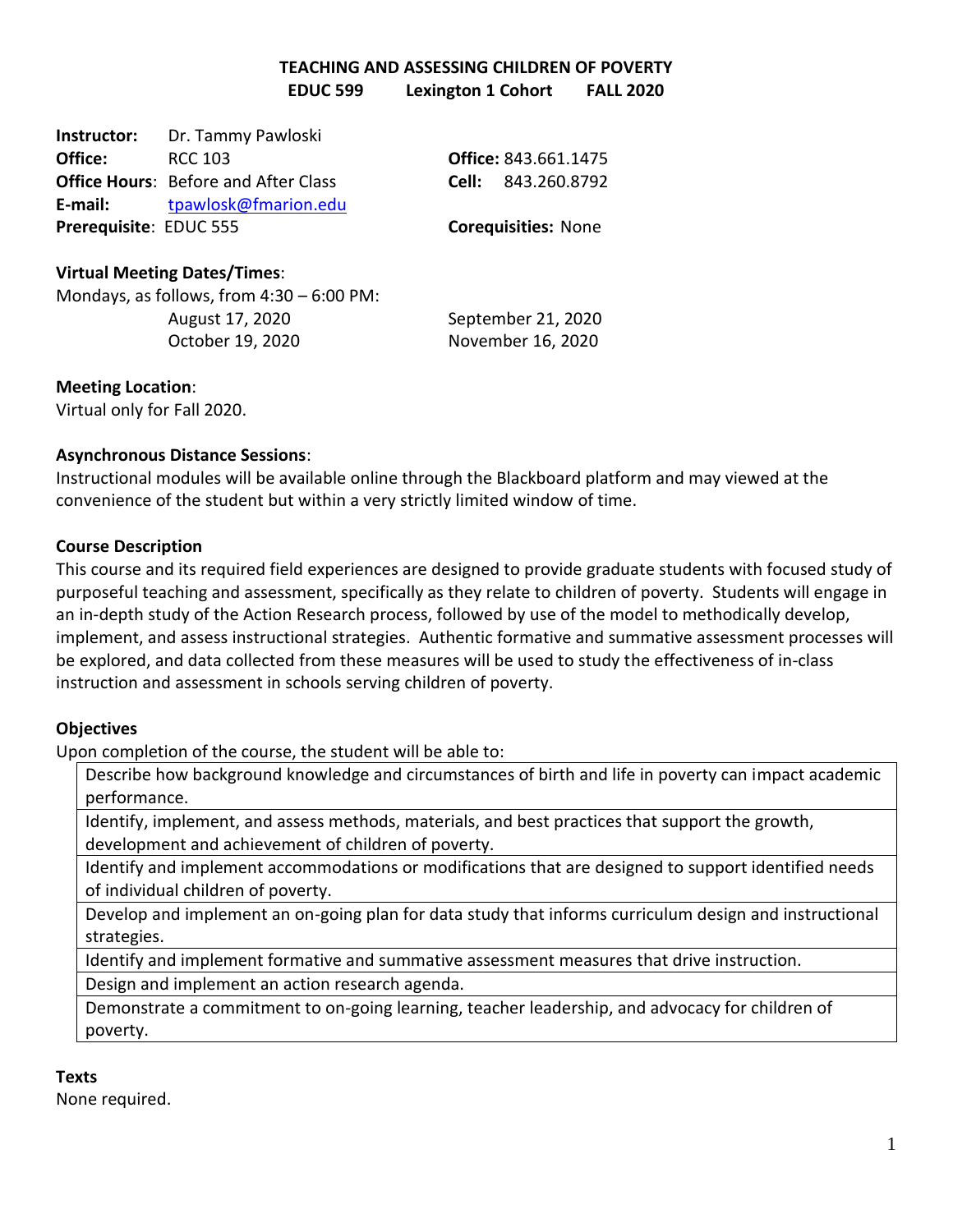# **Content Outline**

This course will address the content areas listed below:

| Module 1 - Visible Learning              | Module $9 -$ Questioning                         |
|------------------------------------------|--------------------------------------------------|
| Module 2 - Revisiting Relationships      | Module 10 - Rigor                                |
| Module 3 - Academic Background Knowledge | Module 11 - Prefrontal Cortex Executive Function |
| Module 4 - Mindsets                      | Module 12 – Prefrontal Cortex Memory Trace       |
| Module 5 – Motivation Part 1             | Module 13 - Homework (and Grading) Practices     |
| Module 6 – Motivation Part 2             | Module 14 - Assessment                           |
| Module 7 – Teach Like a Pirate           | Module 15 - Other Topics                         |
| Module 8 – Unpacking and Planning        |                                                  |

# **Methods of Presentation**

This hybrid course typically includes both face-to-face and virtual study. Each module includes a combination of content study, followed by field based practice using an action research model. A variety of teaching methods may be employed, including lectures, recorded videos, small and large group assignments, action research, sketch note journaling, and field assignments.

# **Teaching Strategies and Course Activities**

- Lecture and presentations aligned with study topics
- Readings and discussion aligned with study topics
- Field applications of study topics
- Collaboration through small/large group activities that require thought about issues aligned with study topics
- Reflection on applications of study topics

# **Course Requirements**

Dispositions are as important as academic work. Graduate students are expected to conduct themselves in a professional manner at all times. The graduate student in education will participate in each class discussion and related activity in a genuine and informed manner to exemplify preparation for class. Students are expected to activity cultivate positive peer and teacher relationships and participate in class appropriately. All students have the right to learn in a respectful environment and the instructor has the right to teach in a respectful environment. Engaging in personal conversations, preparing for other activities, and inattentive behavior distracts other class participants, including the professor, and will not be tolerated. Any failure to demonstrate appropriate professional dispositions mat result in disciplinary actions that comply with FMU School of Education policies that may include withdrawal from the course.

Attendance and participation in every face-to-face or virtual class meeting is required unless otherwise noted. There are **NO EXCUSED** absences. **NOTE**: Final course grades are dropped one letter grade for every class absence and students are expected to be present for the full class period. Attendance is defined as presence through the entire class period, from starting time until conclusion.

Assignments and course responsibilities are outlined in the syllabus and posted in Blackboard. Assignments will be considered unacceptable past the due date, unless approved in advance by the professor, and late assignment grades may be dropped one letter grade for each day late even if a late submission is approved by the professor. Note: Blackboard access to assignments may be closed after the due date. *Should students have questions about an assignment or its due date, the professor must be contacted WELL IN ADVANCE of the due date for clarification or other assistance.*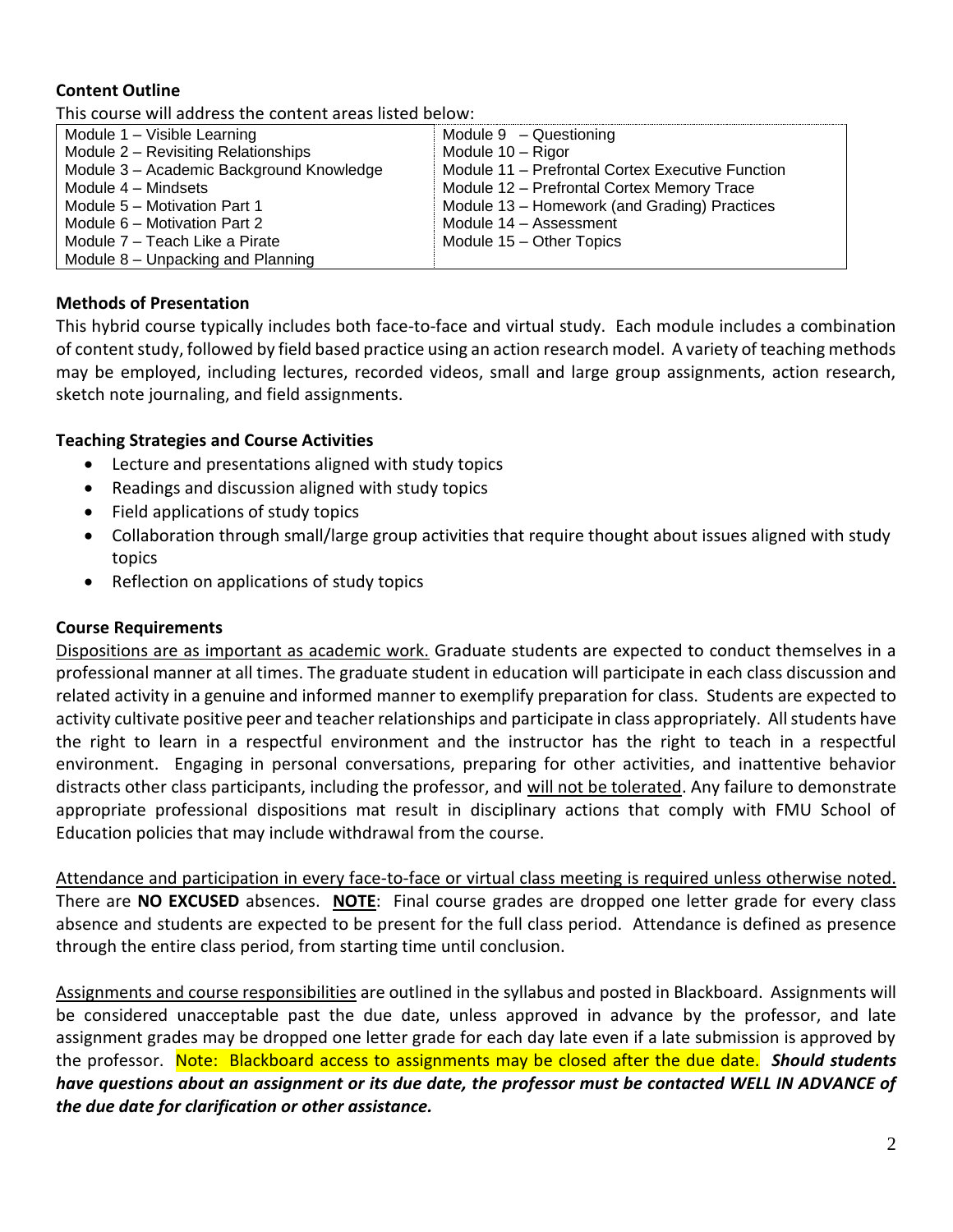# **Course Assignment Overview**

The graduate student in education will complete face-to-face and online activities that supplement the in-class or recorded class lectures. These assignments will require computer and internet access, and may include viewing YouTube videos, exploring websites, and participating in class-related discussion forums. The graduate student in education will participate in the lecture/discussion instructional component and complete the required activities and assignments. **All assignments must be submitted through the Blackboard platform-- no email submissions can be accepted. Please do not use links to Google docs without opening proper permissions.**

| #              |                                                                                                        | <b>General Activity Descriptions</b>                                                                         |
|----------------|--------------------------------------------------------------------------------------------------------|--------------------------------------------------------------------------------------------------------------|
| $\mathbf{1}$   |                                                                                                        | <b>Content Study and Sketch Notes:</b> The graduate student in education will study specific content areas,  |
|                | the format provided.                                                                                   | and create sketch notes to represent the learning, applications, and their personal reflections following    |
|                | Module 1 - Visible Learning                                                                            | Module 9 - Questioning                                                                                       |
|                | Module 2 - Revisiting Relationships                                                                    | Module 10 - Rigor                                                                                            |
|                | Module 3 - Academic Background Knowledge                                                               | Module 11 - Prefrontal Cortex Executive Function                                                             |
|                | Module 4 - Mindsets                                                                                    | Module 12 - Prefrontal Cortex Memory Trace                                                                   |
|                | Module 5 - Motivation Part 1                                                                           | Module 13 - Homework (and Grading) Practices                                                                 |
|                | Module 6 - Motivation Part 2                                                                           | Module 14 - Assessment                                                                                       |
|                | Module 7 – Teach Like a Pirate                                                                         | Module 15 - Other Topics                                                                                     |
|                | Module 8 - Unpacking and Planning                                                                      |                                                                                                              |
| 2              |                                                                                                        | Action Research Studies: The graduate student in education use information from #1 above, Content            |
|                | Study and Sketch Notes, to plan, implement and reflect on a series of action research studies that are |                                                                                                              |
|                | uniquely designed by the student to reflect personal strengths, areas for improvement, and attitudes,  |                                                                                                              |
|                |                                                                                                        | especially as they relate to work with children of poverty. Four complete Action Research Studies are        |
|                | required from the possible topics below:                                                               |                                                                                                              |
|                | Module 1 - Visible Learning **                                                                         | Module $9 -$ Questioning                                                                                     |
|                | Module 2 - Revisiting Relationships **                                                                 | Module 10 - Rigor                                                                                            |
|                | Module 3 - Academic Background Knowledge                                                               | Module 11 - Prefrontal Cortex Executive Function                                                             |
|                | Module 4 - Mindsets                                                                                    | Module 12 - Prefrontal Cortex Memory Trace                                                                   |
|                | Module 5 - Motivation Part 1                                                                           | Module 13 - Homework (and Grading) Practices                                                                 |
|                | Module 6 - Motivation Part 2                                                                           | Module 14 - Assessment                                                                                       |
|                | Module 7 – Teach Like a Pirate                                                                         | Module 15 - Other Topics                                                                                     |
|                | Module 8 - Unpacking and Planning **                                                                   |                                                                                                              |
|                |                                                                                                        | ** Alternate Assignments Required                                                                            |
| $\overline{3}$ | Learning from Observation and Reflection: Videotaped Instruction/Professional Study                    |                                                                                                              |
|                | The graduate student in education will create a mini-professional learning module that 1) could be     |                                                                                                              |
|                |                                                                                                        | delivered in PLCs, faculty meetings, or at professional conferences, and that 2) illustrates the importance  |
|                | and application of a teaching and assessment content topic specifically for under-resourced learners.  |                                                                                                              |
|                | This activity must include these three elements:                                                       |                                                                                                              |
|                | 1.                                                                                                     | Presentation (Narrated PowerPoint presentation or Zoom recording) that defines the key concepts              |
|                |                                                                                                        | related to the content study topic. Creativity and content count! Try to honor the rule of thumb of no       |
|                | more than 15 words per slide. Pictures and graphics are required. A minimum of 5 slides are            |                                                                                                              |
|                | required, but more are likely to be neededthink 15 minutes or less.                                    |                                                                                                              |
|                | 2.                                                                                                     | Embedded videotaped in-class illustration of the content study topic in action that would be used with       |
|                |                                                                                                        | the presentation (above) to 'teach' about this important practice or to 'illustrate' it in action. The video |
|                |                                                                                                        | could be of your instruction in practice or you may videotape a colleague, with their permission.            |
|                | Handout or other hard-copy take-away that would be provided to attendees.<br>3.                        | Module 16                                                                                                    |
| 4              |                                                                                                        | I used to think And now I think: The graduate student in education will complete a final reflection that     |
|                |                                                                                                        | provides an opportunity to address ways in which thinking has changed as a result of the focused study       |
|                | and activities of this course.                                                                         | Module 17                                                                                                    |
|                |                                                                                                        |                                                                                                              |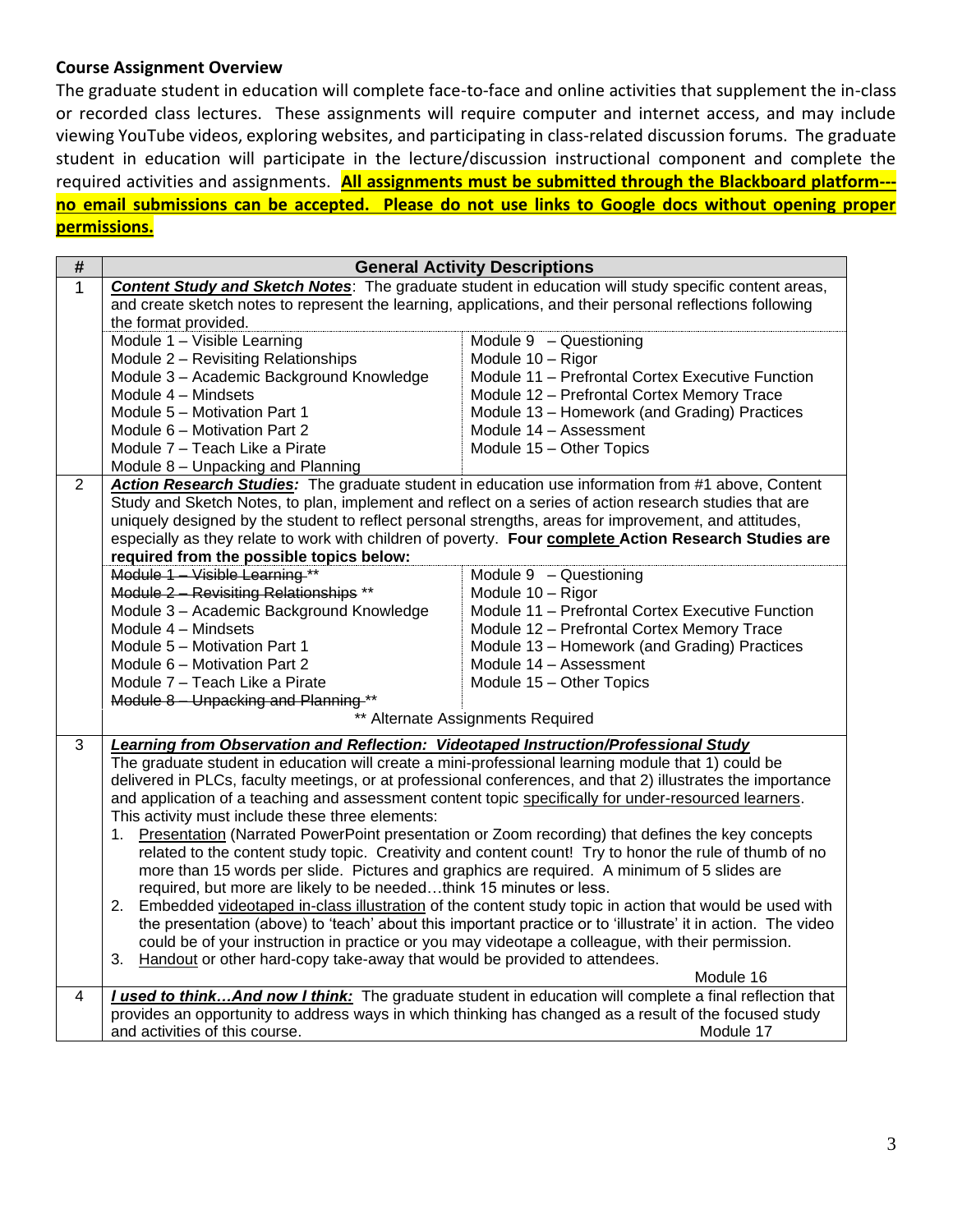## **Course Modules and Assignments**

### *Module 1: Getting Started: Why Teachers Matter MORE when Learning is Visible CLASS 8/17- NOT ON EKED*

In this module, the graduate student in education will explore John Hattie's work, specifically in terms of the "effect" of specific influences and the impact of this work on individual philosophy and practice. The graduate student in education will participate in the lecture/discussion instructional component and complete the activities and assignments:

| - Getting Started: Why Teachers Matter and Visible Learning<br><b>Module</b> | <b>DUE</b> | 'oints |
|------------------------------------------------------------------------------|------------|--------|
| Visible L<br><b>Notes</b><br>∟earninc                                        |            |        |
| Visible i<br>What doge<br>≘this mean ৷<br>، for me'∤<br>Learning             |            |        |

#### *Module 2: Know the Audience: Revisiting Relationships*

The purpose of this first assignment is to redirect our focus to the needs of students, particularly those with limited resources. Without high quality relationships, teaching and assessing strategies are likely to be unsuccessful. The graduate student in education will participate in the lecture/discussion instructional component and complete the activities and assignments:

| $-1/2$ and $-$<br>33.4<br><b>YEIZEN</b><br>Module 2<br><b>Know the Audience:</b><br>∣ Relationship։<br>Revisiting<br><b><i>video</i></b><br>:rc | <b>DUE</b> | Points |
|-------------------------------------------------------------------------------------------------------------------------------------------------|------------|--------|
| .<br><b>VUIN</b>                                                                                                                                |            |        |
|                                                                                                                                                 |            |        |

### *Module 3: Know the Audience: Accessing Academic Background Knowledge*

Background knowledge—what students know before instruction begins—must be authentically assessed and then used to inform instruction. The graduate student in education will participate in the lecture/discussion instructional component and complete the activities and assignments:

| <b>Module</b><br>: Accessing Acad. Background Knowledge L<br>Audience:<br>∕ Know the<br><u>IFKFD</u><br>vineo | <b>DUE</b> | Points |
|---------------------------------------------------------------------------------------------------------------|------------|--------|
|                                                                                                               | .          |        |

### *Module 4: Change the Brain: Mindsets*

The work of Carol Dweck informs this study of mindsets—how mindsets develop and why they matter for both short-term and long-term learning. The graduate student in education will participate in the lecture/discussion instructional component and complete the activities and assignments:

| Module 4<br><b>Mindsets</b><br><b>Change the Brain:</b> | <b>B</b> 22 21<br><b>(EKED)</b><br><b><i>BEAM</i></b><br>Video #12 | DUE | Points |
|---------------------------------------------------------|--------------------------------------------------------------------|-----|--------|
| Mind                                                    |                                                                    | 14  |        |

### *Module 5: Engage the Audience: Motivation, Part 1*

Motivation matters and many teachers struggle with finding ways to motivate students who have different interests and background experiences. The graduate student in education will participate in the lecture/discussion instructional component and complete the activities and assignments:

| Module 5<br>Motivation – Part 1 – Increase Value<br><b>Engage the Audience:</b><br>. (EKED)<br><u>III Video #1. .</u> | DUE | Points |
|-----------------------------------------------------------------------------------------------------------------------|-----|--------|
| ™alu⊾.<br><b>JOIG.</b>                                                                                                | 0'  |        |

#### *Module 6: Engage the Audience: Motivation, Part 2*

Motivation matters and many teachers struggle with finding ways to motivate students who have different interests and background experiences. The graduate student in education will participate in the lecture/discussion instructional component and complete the activities and assignments:

| l  Module 6 - Engage the Audience:  Motivation – Part 2 – Increase Expectancy of Success <i>(EKED Video #11</i> | DUE | Points |
|-----------------------------------------------------------------------------------------------------------------|-----|--------|
| -ynectan<br>Part                                                                                                | -07 |        |

### *Module 7: Teach Like a Pirate*

This module explores the importance of building classroom community and growing relationships with students with a focus on decreasing stress. The graduate student in education will participate in the lecture/discussion instructional component and complete the required activities and assignments:

| <b>Module</b><br><b>Like</b><br><b>Pirate</b><br><b>Dave</b><br>Teach<br>νισε<br>ZKE'<br>16<br><b>Surde</b><br>- 111<br>$\sim$<br>: а<br>. | DUE           | 'UIIIIN |
|--------------------------------------------------------------------------------------------------------------------------------------------|---------------|---------|
|                                                                                                                                            | $\Delta$<br>v |         |
|                                                                                                                                            |               |         |

### *Module 8: Hitting the Target with Purpose: Unpacking and Planning*

Standards are used to inform our practice, and teachers are expected to both understand the intent of the standard and implement them authentically. The Revised Bloom's Taxonomy and Webb's Depth of Knowledge can be used to unpack standards prior to planning. The graduate student in education will participate in the lecture/discussion instructional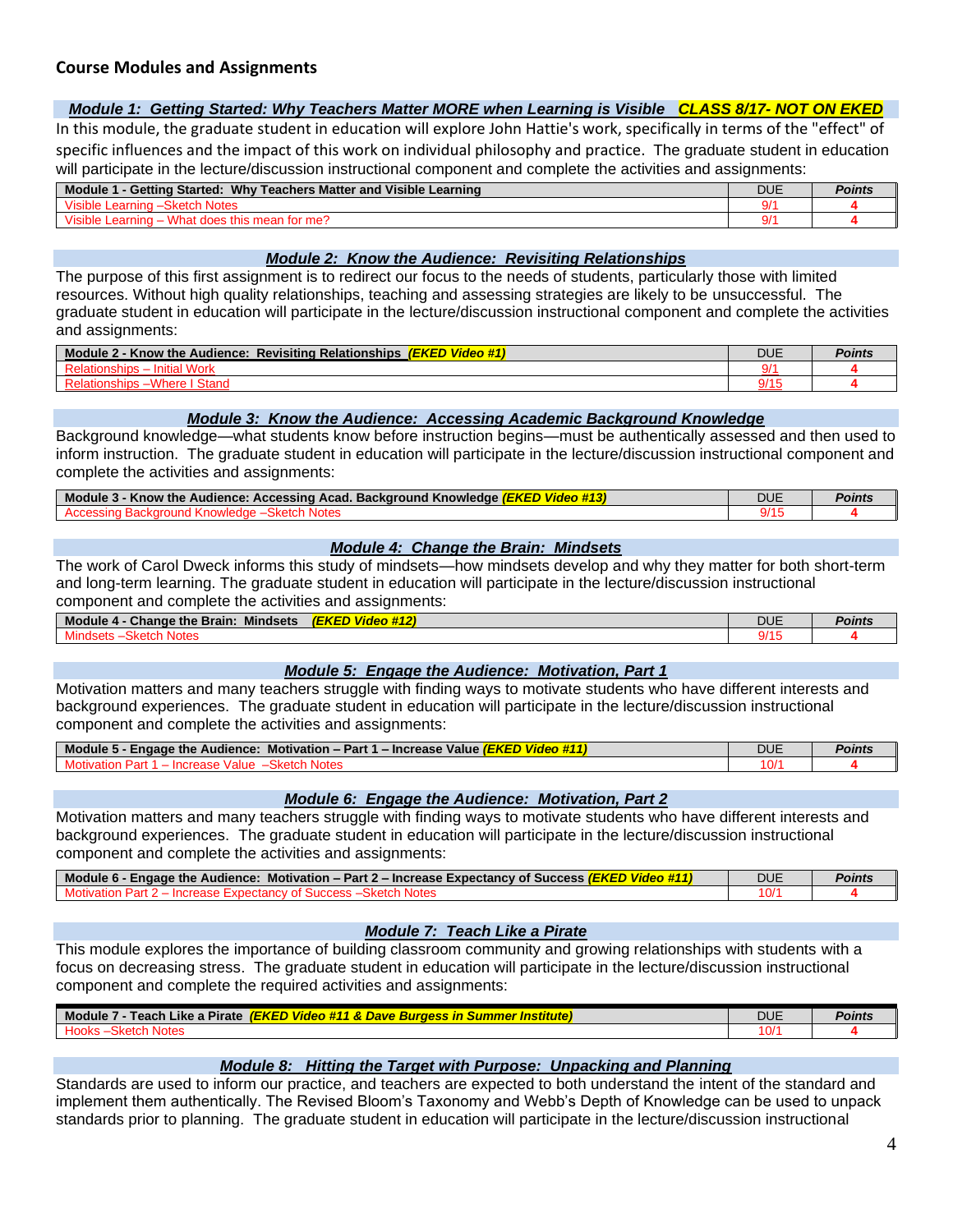component and complete the required activities and assignments:

| Video #10)<br><b>Hitting the Target with Purpose:</b><br>Module 8<br>Unpacking and Planning <i>(EKED</i> ) | DUE   | Points |
|------------------------------------------------------------------------------------------------------------|-------|--------|
| <b>RBT/DOK</b><br><b>Sketch Notes</b>                                                                      | 10/15 |        |
| ΩK<br>Prac.<br>stice Assignment                                                                            | 10/15 |        |

### *Module 9: Elevating Questioning*

New research indicates that a teacher's questioning skills have an important impact on learning. The graduate student in education will participate in the lecture/discussion instructional component and complete the required activities and assignments:

| Mod<br>Questions<br>∟levatınr<br>™lle …<br>- 13 | <b><i>BLACK</i></b><br><b>STATISTICS</b><br>-1-2 | 7112<br>◡◡∟ | - 711 16. |
|-------------------------------------------------|--------------------------------------------------|-------------|-----------|
| <b></b><br>.                                    |                                                  |             |           |

#### *Module 10: Differentiation: Rigor for ALL*

Teachers must understand diverse student experiences and needs and design appropriate learning opportunities that are rigorous for all learners. The graduate student in education will videotape an instructional lesson, participate in the lecture/discussion instructional component, and complete the required activities and assignments:

| ----<br>1.001<br><b>Rigor for</b><br><b>ALL</b><br><b>Module</b><br>18<br>10<br><b>IEKEL</b><br>Differentiation:<br><b>VIDEO</b> #1<br>$\overline{11}$ $\alpha$ | DUE        | Points |
|-----------------------------------------------------------------------------------------------------------------------------------------------------------------|------------|--------|
| .biffer                                                                                                                                                         | -4-14<br>ш |        |

### *Module 11: Supporting Development of the Prefrontal Cortex Part 1: Executive Function*

The prefrontal cortex, or the front third of the brain, is the source of functions critical for learning. Teachers who have a basic understanding are able to create brain-informed learning experiences. The graduate student in education will participate in the lecture/discussion instructional component and complete the required activities and assignments:

| - Supporting the Prefrontal Cortex: Executive Function/Memory<br><b>Module</b><br>Trace <i>(EKED</i><br>- 44<br>vm | <b>DUE</b> | Points |
|--------------------------------------------------------------------------------------------------------------------|------------|--------|
| cxec<br>arr<br>un                                                                                                  |            |        |

#### *Module 12: Supporting Development of the Prefrontal Cortex Part 2: Memory Trace*

The prefrontal cortex, or the front third of the brain, is the source of functions critical for learning. Teachers who have a basic understanding are able to create brain-informed learning experiences. The graduate student in education will participate in the lecture/discussion instructional component and complete the required activities and assignments:

| <b>No. 7 Prefrontal Cortex: Executive Function/Memory .</b><br><b>Module</b><br>Supporting<br>race <i>(El</i><br>tne i<br>rioe<br>4N.C | DUE | Points |
|----------------------------------------------------------------------------------------------------------------------------------------|-----|--------|
|                                                                                                                                        |     |        |

#### *Module 13: Homework (and Grading Practices) CLASS 10/19*

How important is homework? What constitutes 'good' homework? Why does homework matter? The graduate student in education will participate in the lecture/discussion instructional component and complete the required activities and assignments:

| ot vet available on EKED)<br>Module 13<br>· Homework (and Grading Practices) <mark><i>(No</i>:</mark><br><b>NOT</b> | <b>DUE</b> | <b>Points</b> |
|---------------------------------------------------------------------------------------------------------------------|------------|---------------|
| <b>tch Notes</b><br>radını                                                                                          |            |               |
| illen o<br>resentation<br>'ano<br>Homewor <sup>,</sup><br>adinα Pr≊ .<br>1auuuta 1                                  |            |               |

#### *Module 14: Using Assessment to Inform, Understand, and Drive the Process*

This module explores the concept of growth vs. fixed mindsets. The graduate student in education will participate in the lecture/discussion instructional component and complete the required activities and assignments:

| Video #20)<br>Mo<br>- Using Assessment to Inform, Understand, & Drive the Process (EKED)<br>14<br>alut | DUE | oınts |
|--------------------------------------------------------------------------------------------------------|-----|-------|
| Notes                                                                                                  |     |       |
|                                                                                                        |     |       |

### *Module 15: Other Topics: Your Selection (NOT REQUIRED – EXTRA CREDIT)*

This module topics of individual interest. This module is not required. It is offered because there is so much other information that could not be formally covered in this course, but I wanted to offer you a way to study it on your own and to provide extra credit for that study. The graduate student in education will participate in the lecture/discussion instructional component and complete the required activities and assignments:

| <b>TOPICS:</b><br>AUL.            | ECTION<br><b>YOUR</b>                                                     |              | <b>DUE</b> | oints' |
|-----------------------------------|---------------------------------------------------------------------------|--------------|------------|--------|
| $\overline{\phantom{0}}$<br>ODIC: | <b>Notes</b><br>Sketch<br>or<br>Practice u<br>$+ - - - -$<br>noations for | UIRED<br>(NO |            |        |

### *Module 16: Learning from Observation and Reflection: Professional Learning Project*

The graduate student in education will create a mini-professional learning module that 1) could be delivered in PLCs,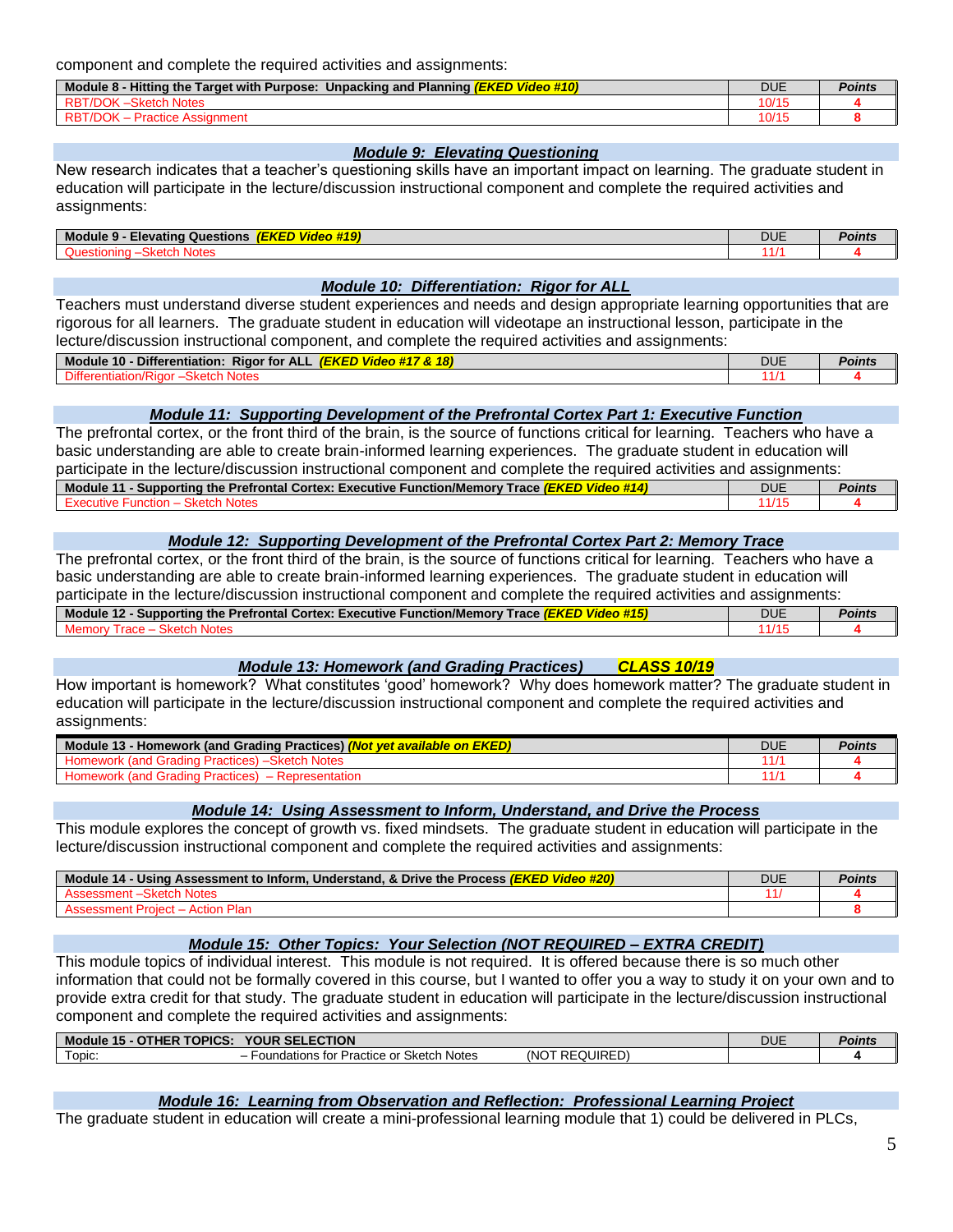faculty meetings, or at professional conferences, and that 2) illustrates the importance and application of a teaching and assessment content topic specifically for under-resourced learners.

This activity must include these three elements:

- PowerPoint presentation that defines the key concepts related to the content study topic. Creativity and content count! Try to honor the rule of thumb of no more than 15 words per slide. Pictures and graphics are required. A minimum of 5 slides are required, but more are likely needed.
- Embedded videotaped in-class illustration of the content study topic in action that would be used with the PPT presentation (above) to 'teach' about this important practice. The video could be of your instruction in practice or you may videotape a colleague in action.
- Handout or other hard-copy take-away that would be provided to attendees.

| Module 16 - Learning from Observation & Reflection: Professional Learning Project | DUE  | Points |
|-----------------------------------------------------------------------------------|------|--------|
| Teaching and Assessing: PowerPoint Presentation                                   | 12/1 |        |
| Teaching and Assessing: Best Practices Demonstration Video                        | 12/1 |        |
| Teaching and Assessing: Best Practices Handout                                    | 12/1 |        |

### *Module 17: Final Representation: "I used to think and now I think"*

The graduate student in education will complete a final reflection that provides an opportunity to address ways in which thinking has changed as a result of the focused study and activities of this course.

| $Fin$ al<br><b>Reflection</b><br><b>Module</b><br>.<br>think<br>J to<br>1150 <sup>o</sup> | <b>DUE</b> | Points |
|-------------------------------------------------------------------------------------------|------------|--------|
| aп<br><b>LENETK</b><br>,,,,,,                                                             |            |        |

#### *Action Research Study # 1*

The student will select a content study and develop and implement an action research study focused on one of the content studies addressed in Modules 4-11. The student will submit the action plan, and then implement and reflect on implementation following the instructions for action research.

| <b>Action Research Study #1</b> | <b>DUE</b> | Points. |
|---------------------------------|------------|---------|
| Dinn<br>пап                     | ، ۱        |         |
| Renecuon<br>н ан                | 9/30       |         |

### *Action Research Study # 2*

The student will select a content study and develop and implement an action research study focused on one of the content studies addressed in Modules 4- 11. The student will submit the action plan, and then implement and reflect on implementation following the instructions for action research.

| <b>Action Research Study #2</b><br>$\Lambda$ c <sup>4</sup> | <b>DUE</b> | 'OINTS |
|-------------------------------------------------------------|------------|--------|
| $\overline{110}$<br><b>DIAR</b><br>- Iail #4<br>╌           | 10/        |        |
| tion #2<br>ורז<br><b>NGHC</b>                               | ـ<br>U/J.  |        |

### *Action Research Study # 3*

The student will select a content study and develop and implement an action research study focused on one of the content studies addressed in Modules 4 -11. The student will submit the action plan, and then implement and reflect on implementation following the instructions for action research.

| <b>Action Research Study #3</b>            | <b>DUE</b>           | Points |
|--------------------------------------------|----------------------|--------|
| ⇒ Plan #J<br>Action                        | 4414<br>$\mathbf{L}$ |        |
| $\overline{110}$<br>l Reflection #3<br>ano | 1/30                 |        |

### *Action Research Study # 4*

The student will select a content study and develop and implement an action research study focused on one of the content studies addressed in Modules 4 -11. The student will submit the action plan, and then implement and reflect on implementation following the instructions for action research.

| <b>Action Research Study #4</b>                                                                    | <b>DUE</b> | Points |
|----------------------------------------------------------------------------------------------------|------------|--------|
| ○ OR SUBSTITUTE 3 Sketch Notes Entries from 2020 Virtual Summer Institute Series<br>Action Plan #4 |            |        |
| <b>OR SUBSTITUTE 3 Sketch Notes Entries from 2020 Virtual SI Series</b><br><b>Reflection</b>       | 11/30      |        |

**GRADING SCALE:**

**\*\*Must earn a score of 3 or higher on ALL assignments for credit.\*\***

| $C_+$ = 105-101 $C = 100-95$ NC= Below 95<br>$A = 140-116$ $B = 115-111$ $B = 110-106$ |  |
|----------------------------------------------------------------------------------------|--|
|----------------------------------------------------------------------------------------|--|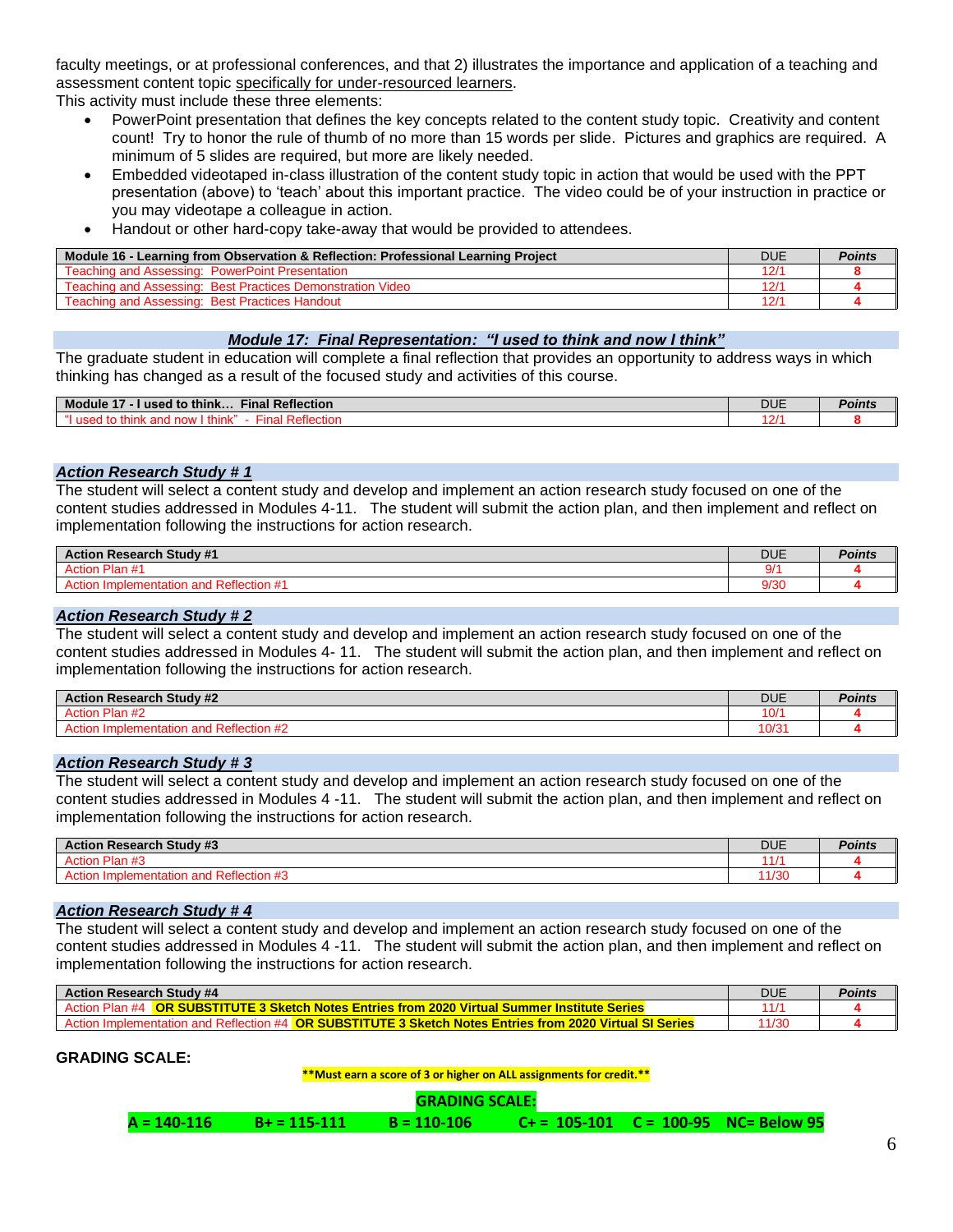## **SCORING RUBRIC:**

## **MUST EARN A SCORE OF 3 or 4 or assignments will be sent back for revision. No scores of 1 or 2 will be accepted toward final grade.**

| <b>SCORE</b>                              |                         | <b>DESCRIPTORS</b>                                                                                                                                                                                                                                                                                                                                      |  |  |  |  |
|-------------------------------------------|-------------------------|---------------------------------------------------------------------------------------------------------------------------------------------------------------------------------------------------------------------------------------------------------------------------------------------------------------------------------------------------------|--|--|--|--|
| OK FOR<br><b>CREDIT</b>                   | 4                       | Exceeds Expectations. Completely thorough and thoughtful submission.<br>Well organized throughout; followed all instructions fully.<br>Details are clear and supportive of the topic under investigation.                                                                                                                                               |  |  |  |  |
|                                           | $\overline{\mathbf{3}}$ | Reflection includes deep analysis, application, and plans for future.<br>Meets Expectations. Mostly thorough and thoughtful submission.<br>Generally well organized; followed most instructions.<br>Details are mostly clear and supportive of the topic under investigation.<br>Reflection includes basic analysis, application, and plans for future. |  |  |  |  |
| <b>MUST RESUBMIT</b><br><b>FOR CREDIT</b> | $\overline{2}$          | Attempted to meet expectations. Rudimentary submission.<br>Organization unclear; instructions frequently not followed.<br>Details are not clear and supportive of the topic under investigation.<br>Reflection does not include basic analysis, application, and/or plans for<br>future.                                                                |  |  |  |  |
|                                           | $1 - 0$                 | Little or no attempt to meet expectations.<br>No evidence of organization; instructions not followed.<br>Details are generally not included.<br>Reflection is generally not evident.                                                                                                                                                                    |  |  |  |  |